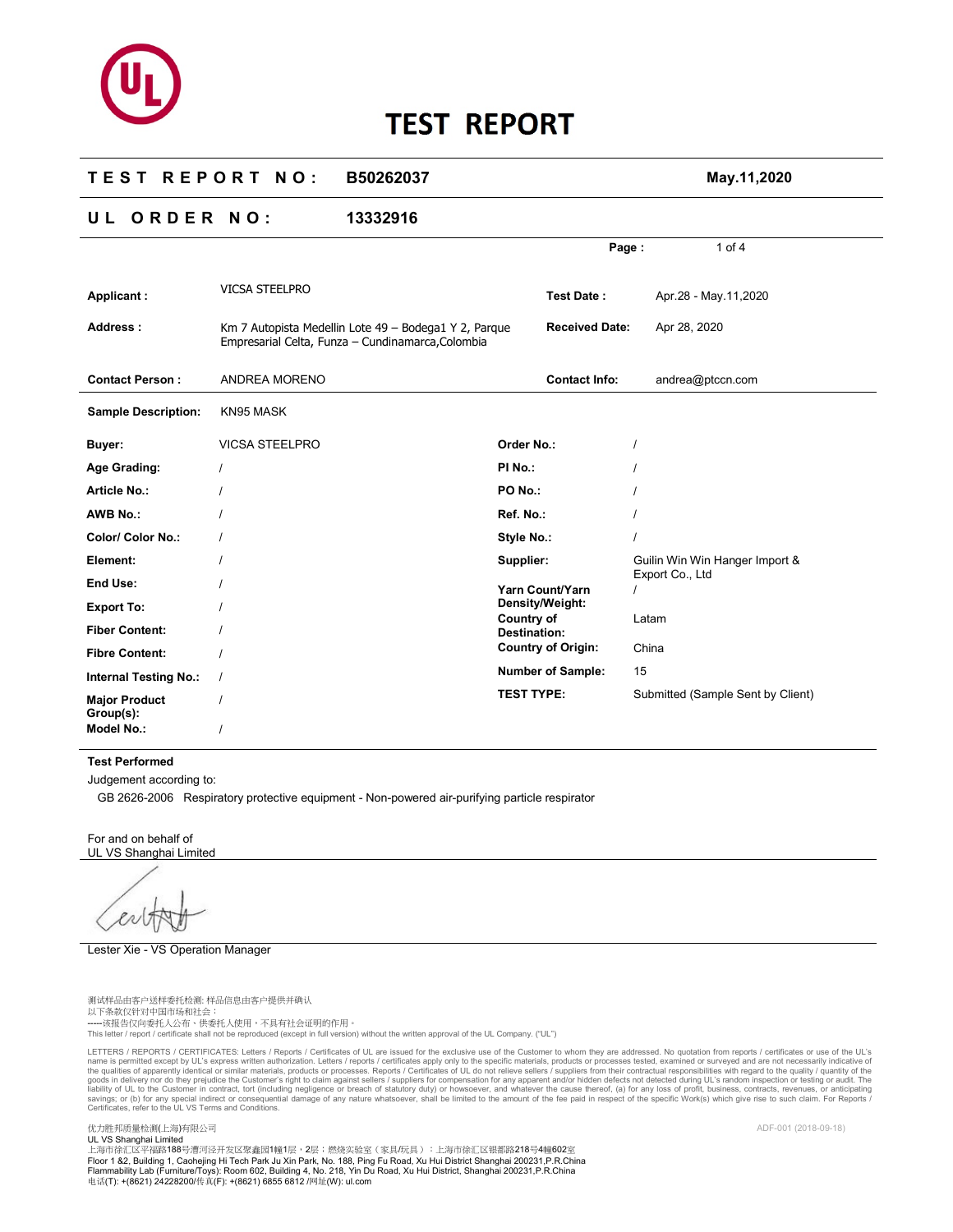## **T E S T R E P O R T N O : B50262037 May.11,2020**

## **U L O R D E R N O : 13332916**

**Page :** 2 of 4

| <b>Test Item</b>        |                                                                                    | Conclusion  |
|-------------------------|------------------------------------------------------------------------------------|-------------|
| Filtration Efficiency # |                                                                                    | <b>PASS</b> |
| Remark:                 |                                                                                    |             |
|                         | The results relate only to the samples tested.                                     |             |
|                         | "NC"=No Comment, "NA"=Not Applicable, " * " See the attached test results details. |             |
| 3.                      | #-This test was subcontracted.                                                     |             |
| 4.                      | Selected test(s) as requested by applicants                                        |             |

### **Sample Information :**

| Sample                                                                                             | Product      | Color<br>Applicant's equivalent code / |  |  |  |
|----------------------------------------------------------------------------------------------------|--------------|----------------------------------------|--|--|--|
| 001                                                                                                | MASK<br>KN95 | White                                  |  |  |  |
| $\sim$<br>attacked a development of a development of a development of a development of $\sim 1000$ |              |                                        |  |  |  |

**\*\*\*\*\*\*\*\*\*\*\*\*\*\*\*\*\*\*\*\* End of Page \*\*\*\*\*\*\*\*\*\*\*\*\*\*\*\*\*\*\*\*** 

测试样品由客户送样委托检测: 样品信息由客户提供并确认 以下条款仅针对中国市场和社会: -----该报告仅向委托人公布、供委托人使用,不具有社会证明的作用。<br>This letter / report / certificate shall not be reproduced (except in full version) without the written approval of the UL Company. ("UL")

LETTERS / REPORTS / CERTIFICATES: Letters / Reports / Certificates of UL are issued for the exclusive use of the Customer to whom they are addressed. No quotation from reports / certificates or use of the UL's axpliers for Certificates, refer to the UL VS Terms and Conditions.

优力胜邦质量检测(上海)有限公司 ADF-001 (2018-09-18)

UL VS Shanghai Limited<br>上海市徐汇区平福路188号漕河泾开发区聚鑫园1幢1层,2层;燃烧实验室(家具/玩具):上海市徐汇区银都路218号4幢602室 Floor 1 &2, Building 1, Caohejing Hi Tech Park Ju Xin Park, No. 188, Ping Fu Road, Xu Hui District Shanghai 200231,P.R.China<br>Flammability Lab (Furniture/Toys): Room 602, Building 4, No. 218, Yin Du Road, Xu Hui District,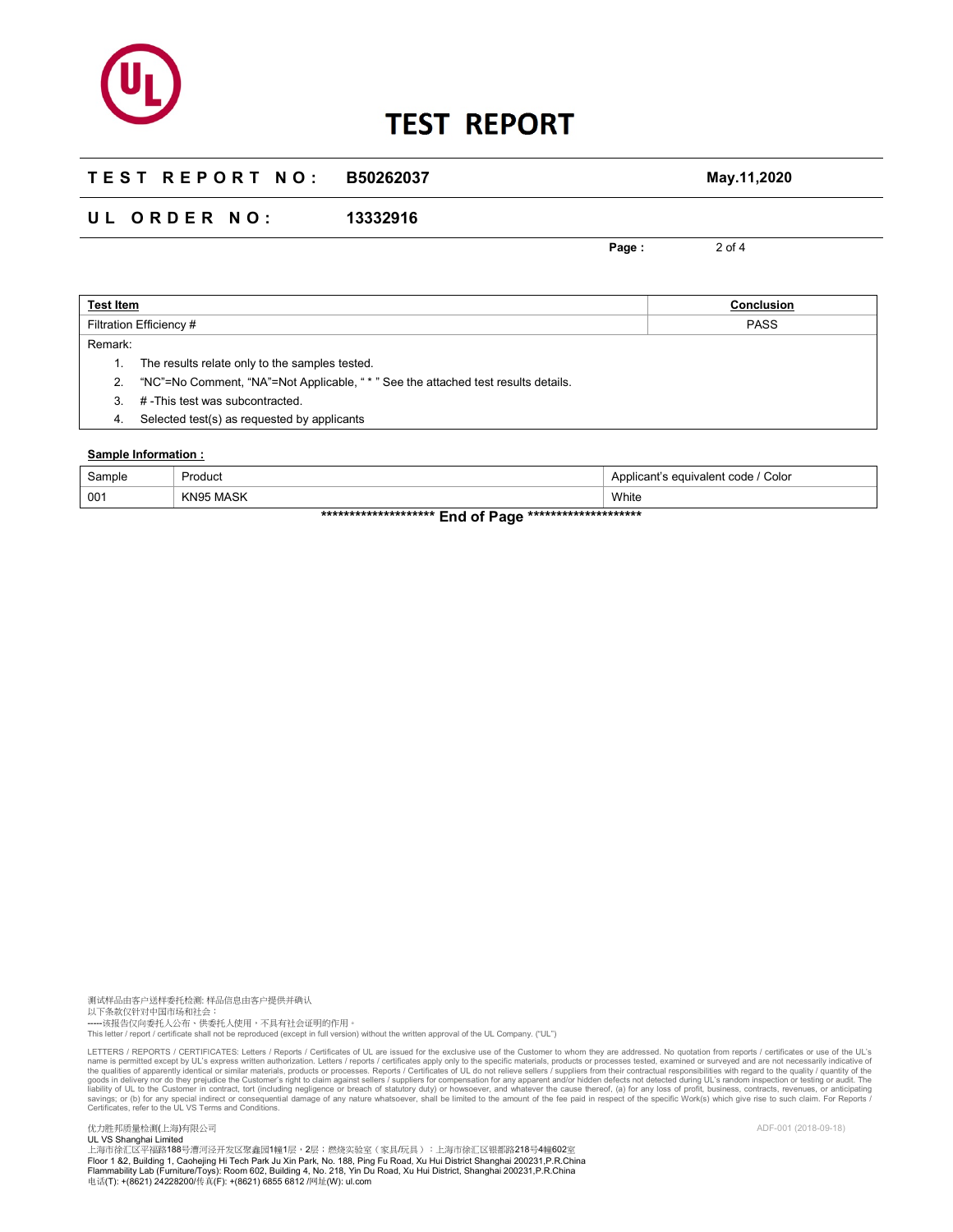| <b>TEST REPORT NO:</b>                                                                                                                                 |                                                                              | B50262037 |                     | May.11,2020      |  |
|--------------------------------------------------------------------------------------------------------------------------------------------------------|------------------------------------------------------------------------------|-----------|---------------------|------------------|--|
| UL ORDER NO:                                                                                                                                           |                                                                              | 13332916  |                     |                  |  |
|                                                                                                                                                        |                                                                              |           | Page:               | 3 of 4           |  |
| 1. Filtration Efficiency GB 2626-2006 Section 6.3<br>Air flow: 85L/min, Aerosol: NaCl.<br>Unit: $<\frac{9}{6}$                                         | <b>Test Result</b>                                                           |           | <b>Requirements</b> | <b>Judgement</b> |  |
| Before pretreatment<br>Sample 1#<br>Sample 2#<br>Sample 3#<br>Sample 4#<br>Sample 5#<br>Sample 6#<br>Sample 7#<br>Sample 8#<br>Sample 9#<br>Sample 10# | 99.5<br>99.2<br>99.2<br>99.3<br>99.3<br>99.4<br>99.7<br>99.7<br>99.1<br>99.3 |           | $(KN95) \ge 95.0$   | Pass             |  |
| After pretreatment<br>Sample 1#<br>Sample 2#<br>Sample 3#<br>Sample 4#<br>Sample 5#                                                                    | 99.5<br>99.3<br>99.5<br>99.6<br>99.5                                         |           |                     |                  |  |

测试样品由客户送样委托检测: 样品信息由客户提供并确认 以下条款仅针对中国市场和社会: -----该报告仅向委托人公布、供委托人使用,不具有社会证明的作用。<br>This letter / report / certificate shall not be reproduced (except in full version) without the written approval of the UL Company. ("UL")

LETTERS / REPORTS / CERTIFICATES: Letters / Reports / Certificates of UL are issued for the exclusive use of the Customer to whom they are addressed. No quotation from reports / certificates or use of the UL's axpliers for Certificates, refer to the UL VS Terms and Conditions.

优力胜邦质量检测(上海)有限公司<br>UL VS Shanghai Limited<br>上海市徐汇区平福路188号漕河泾开发区聚鑫园1幢1层,2层;燃烧实验室(家具/玩具):上海市徐汇区银都路218号4幢602室 Floor 1 &2, Building 1, Caohejing Hi Tech Park Ju Xin Park, No. 188, Ping Fu Road, Xu Hui District Shanghai 200231,P.R.China<br>Flammability Lab (Furniture/Toys): Room 602, Building 4, No. 218, Yin Du Road, Xu Hui District,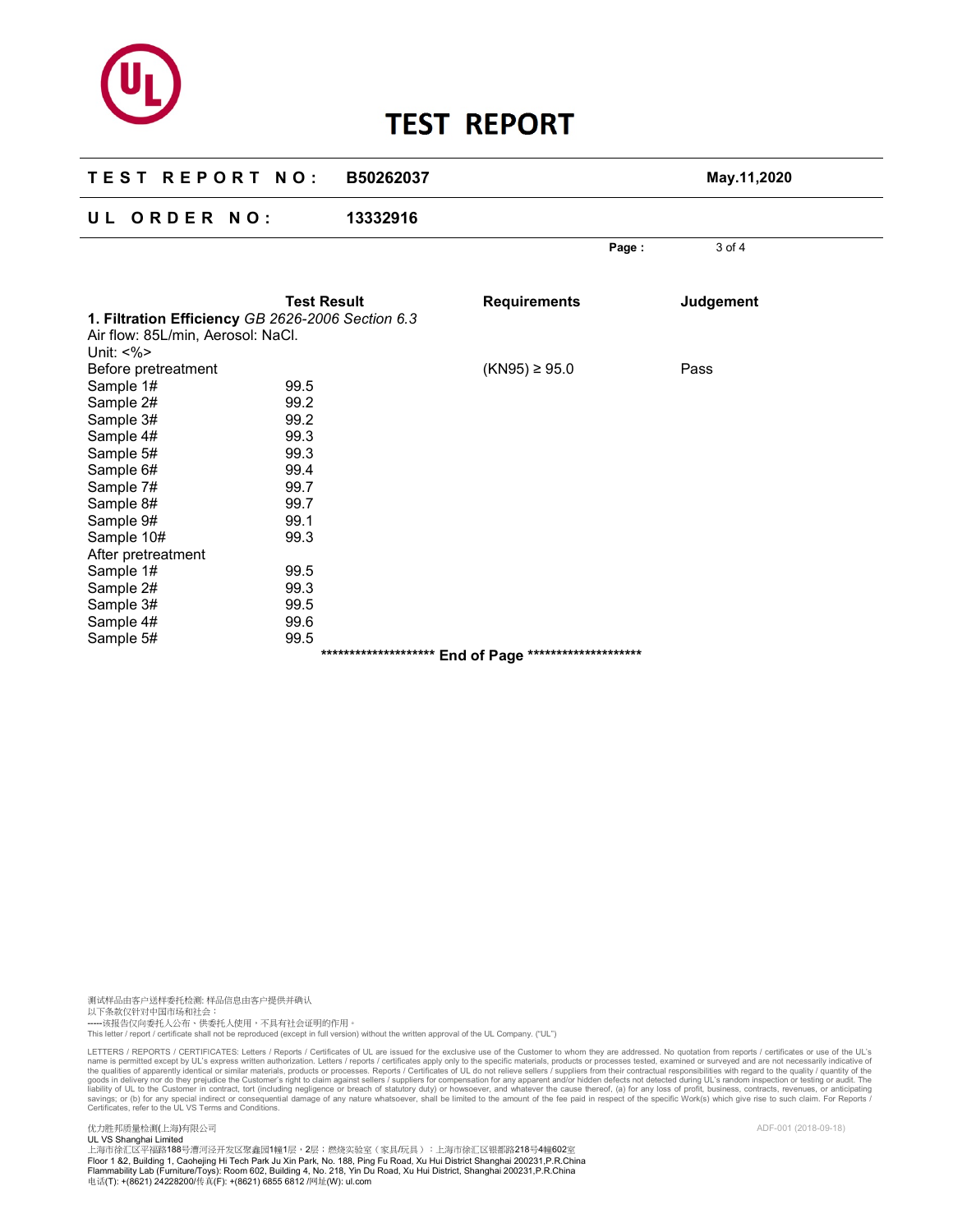

### **T E S T R E P O R T N O : B50262037 May.11,2020**

## **U L O R D E R N O : 13332916**

**Page :** 4 of 4



**\*\*\*\*\* End of Report \*\*\*\*\*** 

测试样品由客户送样委托检测: 样品信息由客户提供并确认 以下条款仅针对中国市场和社会: -----该报告仅向委托人公布、供委托人使用,不具有社会证明的作用。<br>This letter / report / certificate shall not be reproduced (except in full version) without the written approval of the UL Company. ("UL")

LETTERS / REPORTS / CERTIFICATES: Letters / Reports / Certificates of UL are issued for the exclusive use of the Customer to whom they are addressed. No quotation from reports / certificates or use of the UL's axpliers for Certificates, refer to the UL VS Terms and Conditions.

优力胜邦质量检测(上海)有限公司 ADF-001 (2018-09-18)

UL VS Shanghai Limited<br>上海市徐汇区平福路188号漕河泾开发区聚鑫园1幢1层,2层;燃烧实验室(家具/玩具):上海市徐汇区银都路218号4幢602室 Floor 1 &2, Building 1, Caohejing Hi Tech Park Ju Xin Park, No. 188, Ping Fu Road, Xu Hui District Shanghai 200231,P.R.China<br>Flammability Lab (Furniture/Toys): Room 602, Building 4, No. 218, Yin Du Road, Xu Hui District,